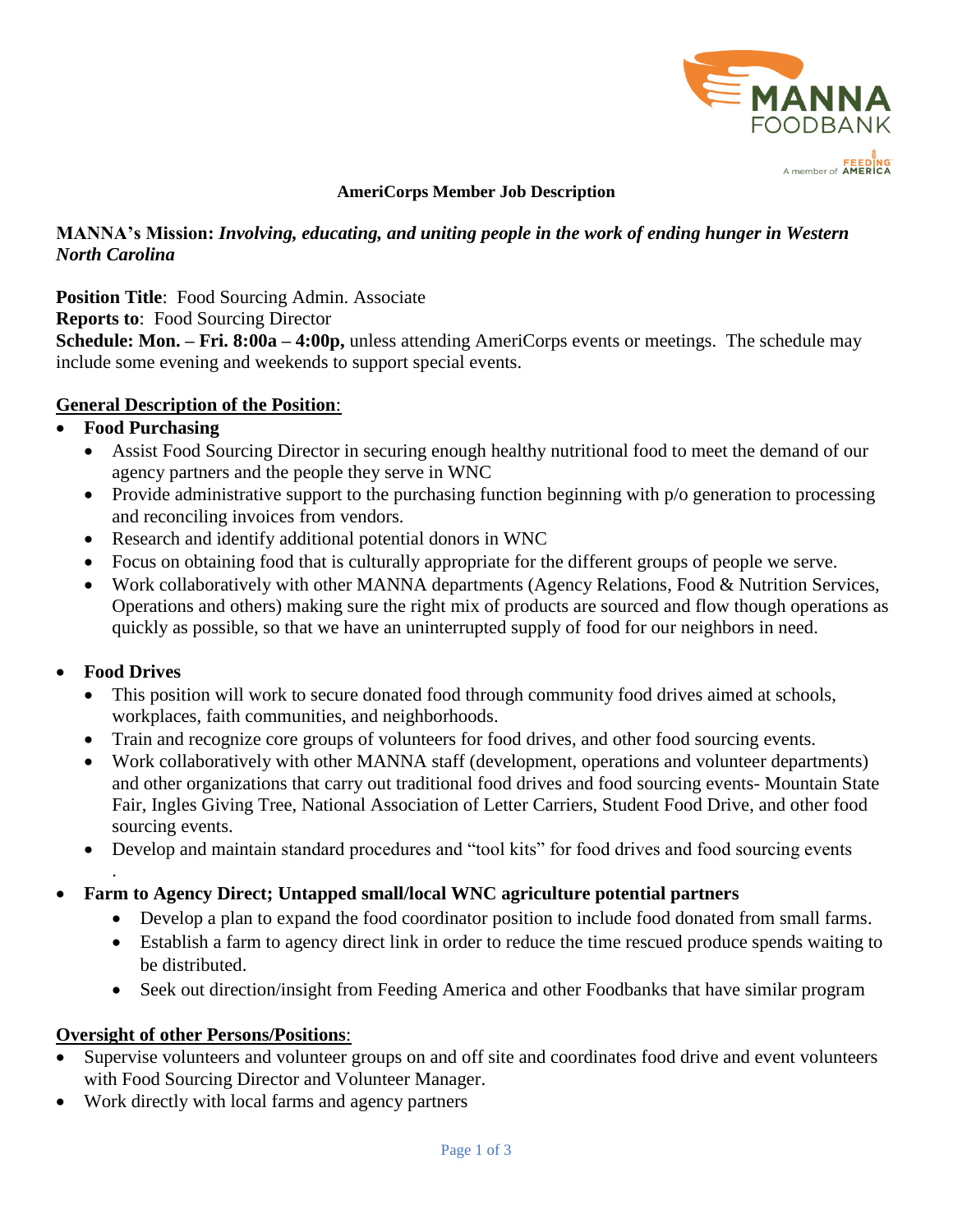# **Principal Activities of the Position**:

### *Understand Food Sourcing tools and procedures*

- Create new vendor information files when new vendors are identified
- Generate purchase orders for approval
- Communicate with vendors p/o requirements
- Track p/o and work with the Inbound Receiving Supervisor on scheduling inbound loads
- Follow-up with vendors on any discrepancies or missing invoices.
- Research and identify additional potential donors including manufactures, distributors, packing houses, etc.

### *Develops and Supports Volunteers*

- Create and implement an annual Food Drive work plan.
- Establish food drive goals, including evaluation (quantity and quality) measurements.
- Leads in developing strategies to foster and recognize food drives with the general public with the support of MANNA's development department.
- Recruit and develop volunteer leadership and leadership teams for food drive and food sourcing events.
- Develop standard operating procedures for MANNA organized food drive, and procedures for food sourcing.
- Represents MANNA as needed at planning and food drive, food sourcing meetings and make presentations.
- Participates in Operation, Development, Programs Department, All Staff, and special teams as needed during term of service.

### *Engagement of Youth and Community*

- Coordinate aspects of the Student Food Drive, a food drive which engages high school students in the work of ending hunger. This includes conducting outreach to schools, providing hunger education to schools, coordinating logistics, kick off and wrap up events, and recognition.
- Train volunteers for MANNA food sourcing events including the Ingles Giving Tree Food Drive, and National Association of Letter Carriers Food Drive, in cooperation with MANNA development, operations, and volunteer center staff.
- Participates in Department, All Staff, and Special Event meetings during term of service.

### *Involvement with local farms*

- Create a list of local farms, identifying location, what they produce, capacity, wiliness to donate abundance to MANNA Foodbank and partner agencies
- Establish goals for sourcing local produce
- Facilitate direct farm to agency relationship

# **Job Qualifications**:

- Understands and is committed to MANNA's mission
- Must have reliable transportation; possession of a valid drivers' license is preferred
- Has outstanding skills in communication, leadership, planning, organization, and computer proficiency
- Communicates effectively with all constituencies including staff, volunteers and the public
- Possesses the ability to coordinate groups of volunteers in an organized fashion and is comfortable and demonstrates confidence speaking in front of groups
- Serves effectively as part of a team, is a problem solver, self-starter, and is able to respond quickly to changing requirements
- Has a consistent positive attitude, and a desire to learn the inner workings of a non-profit organization